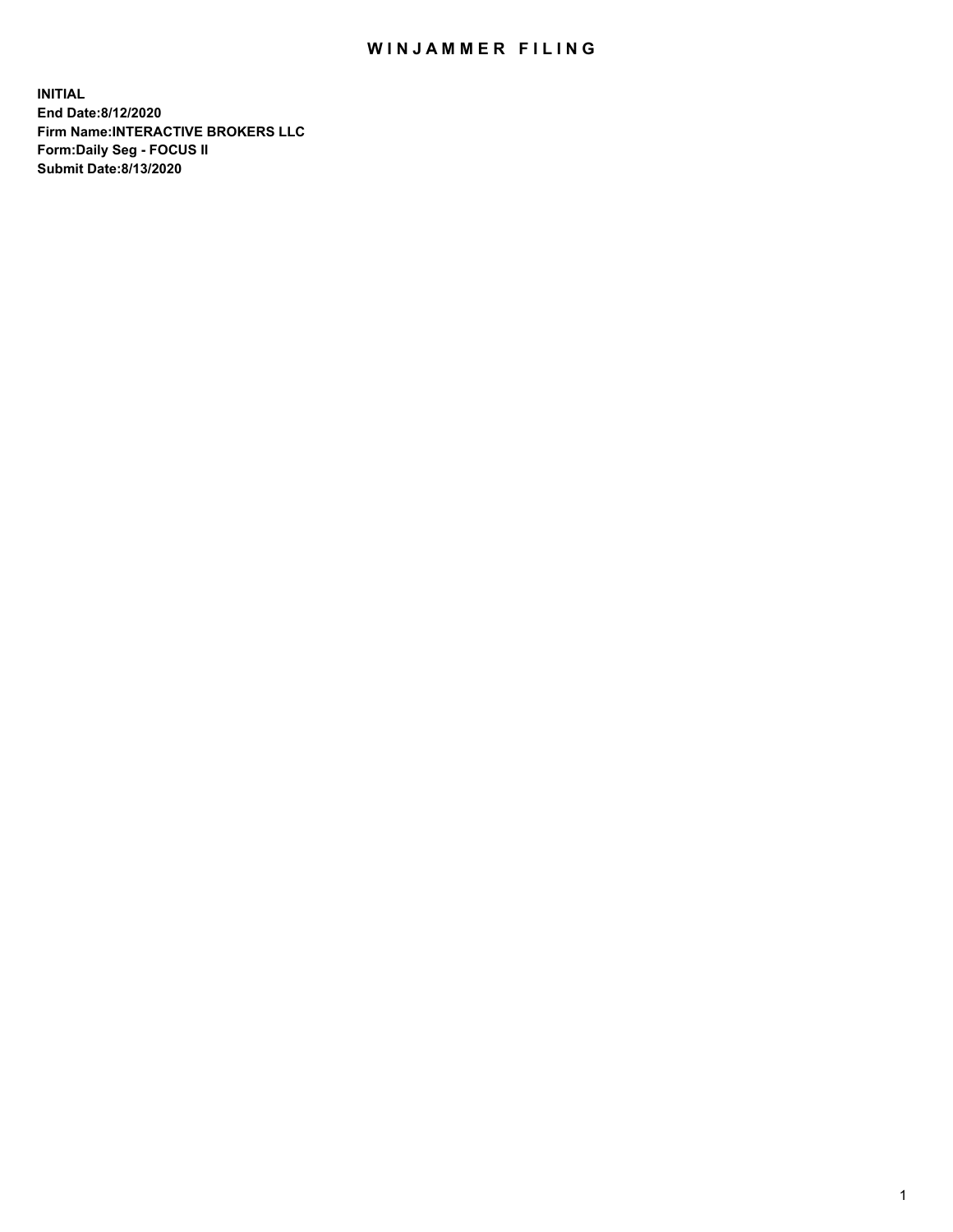**INITIAL End Date:8/12/2020 Firm Name:INTERACTIVE BROKERS LLC Form:Daily Seg - FOCUS II Submit Date:8/13/2020 Daily Segregation - Cover Page**

| Name of Company                                                                                                                                                                                                                                                                                                                | <b>INTERACTIVE BROKERS LLC</b>                                                   |
|--------------------------------------------------------------------------------------------------------------------------------------------------------------------------------------------------------------------------------------------------------------------------------------------------------------------------------|----------------------------------------------------------------------------------|
| <b>Contact Name</b>                                                                                                                                                                                                                                                                                                            | James Menicucci                                                                  |
| <b>Contact Phone Number</b>                                                                                                                                                                                                                                                                                                    | 203-618-8085                                                                     |
| <b>Contact Email Address</b>                                                                                                                                                                                                                                                                                                   | jmenicucci@interactivebrokers.c<br>om                                            |
| FCM's Customer Segregated Funds Residual Interest Target (choose one):<br>a. Minimum dollar amount: ; or<br>b. Minimum percentage of customer segregated funds required:% ; or<br>c. Dollar amount range between: and; or<br>d. Percentage range of customer segregated funds required between:% and%.                         | <u>0</u><br>$\overline{\mathbf{0}}$<br>155,000,000 245,000,000<br>0 <sub>0</sub> |
| FCM's Customer Secured Amount Funds Residual Interest Target (choose one):<br>a. Minimum dollar amount: ; or<br>b. Minimum percentage of customer secured funds required:% ; or<br>c. Dollar amount range between: and; or<br>d. Percentage range of customer secured funds required between:% and%.                           | <u>0</u><br>$\overline{\mathbf{0}}$<br>80,000,000 120,000,000<br>0 <sub>0</sub>  |
| FCM's Cleared Swaps Customer Collateral Residual Interest Target (choose one):<br>a. Minimum dollar amount: ; or<br>b. Minimum percentage of cleared swaps customer collateral required:% ; or<br>c. Dollar amount range between: and; or<br>d. Percentage range of cleared swaps customer collateral required between:% and%. | <u>0</u><br>$\underline{\mathbf{0}}$<br>0 <sub>0</sub><br>0 <sub>0</sub>         |

Attach supporting documents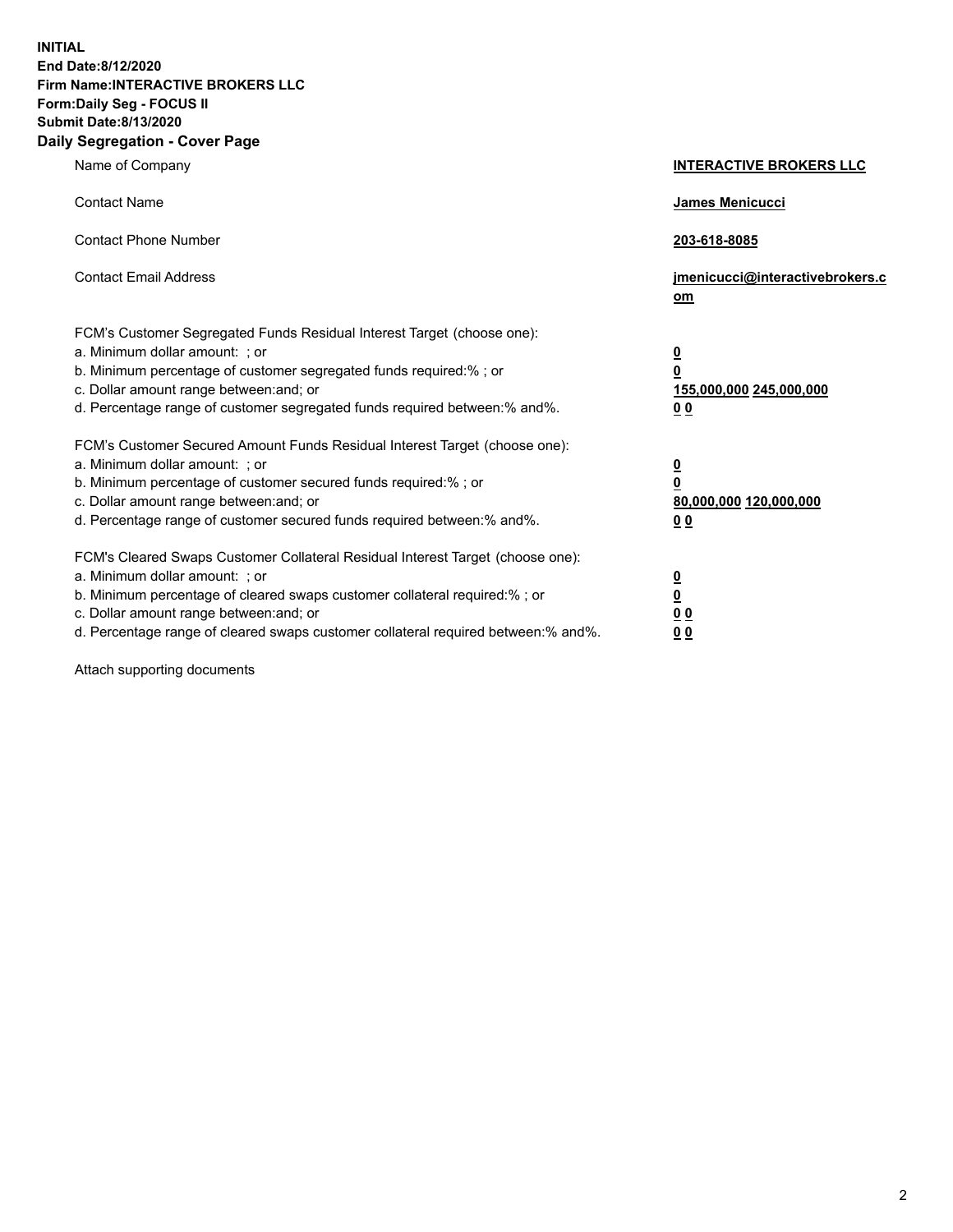## **INITIAL End Date:8/12/2020 Firm Name:INTERACTIVE BROKERS LLC Form:Daily Seg - FOCUS II Submit Date:8/13/2020 Daily Segregation - Secured Amounts**

|     | Daily Jeglegation - Jeculed Amounts                                                         |                               |
|-----|---------------------------------------------------------------------------------------------|-------------------------------|
|     | Foreign Futures and Foreign Options Secured Amounts                                         |                               |
|     | Amount required to be set aside pursuant to law, rule or regulation of a foreign            | $0$ [7305]                    |
|     | government or a rule of a self-regulatory organization authorized thereunder                |                               |
| 1.  | Net ledger balance - Foreign Futures and Foreign Option Trading - All Customers             |                               |
|     | A. Cash                                                                                     | 626,260,095 [7315]            |
|     | B. Securities (at market)                                                                   | $0$ [7317]                    |
| 2.  | Net unrealized profit (loss) in open futures contracts traded on a foreign board of trade   | 3,493,539 [7325]              |
| 3.  | Exchange traded options                                                                     |                               |
|     | a. Market value of open option contracts purchased on a foreign board of trade              | 2,774,059 [7335]              |
|     | b. Market value of open contracts granted (sold) on a foreign board of trade                | -1,357,587 [7337]             |
| 4.  | Net equity (deficit) (add lines 1. 2. and 3.)                                               | 631,170,106 [7345]            |
| 5.  | Account liquidating to a deficit and account with a debit balances - gross amount           | 383,304 [7351]                |
|     | Less: amount offset by customer owned securities                                            | 0 [7352] 383,304 [7354]       |
| 6.  | Amount required to be set aside as the secured amount - Net Liquidating Equity              | 631,553,410 [7355]            |
|     | Method (add lines 4 and 5)                                                                  |                               |
| 7.  | Greater of amount required to be set aside pursuant to foreign jurisdiction (above) or line | 631,553,410 [7360]            |
|     | 6.                                                                                          |                               |
|     | FUNDS DEPOSITED IN SEPARATE REGULATION 30.7 ACCOUNTS                                        |                               |
| 1.  | Cash in banks                                                                               |                               |
|     | A. Banks located in the United States                                                       | 118,212,621 [7500]            |
|     | B. Other banks qualified under Regulation 30.7                                              | 0 [7520] 118,212,621 [7530]   |
| 2.  | Securities                                                                                  |                               |
|     | A. In safekeeping with banks located in the United States                                   | 479,911,000 [7540]            |
|     | B. In safekeeping with other banks qualified under Regulation 30.7                          | 0 [7560] 479,911,000 [7570]   |
| 3.  | Equities with registered futures commission merchants                                       |                               |
|     | A. Cash                                                                                     | $0$ [7580]                    |
|     | <b>B.</b> Securities                                                                        | $0$ [7590]                    |
|     | C. Unrealized gain (loss) on open futures contracts                                         | $0$ [7600]                    |
|     | D. Value of long option contracts                                                           | $0$ [7610]                    |
|     | E. Value of short option contracts                                                          | 0 [7615] 0 [7620]             |
| 4.  | Amounts held by clearing organizations of foreign boards of trade                           |                               |
|     | A. Cash                                                                                     | $0$ [7640]                    |
|     | <b>B.</b> Securities                                                                        | $0$ [7650]                    |
|     | C. Amount due to (from) clearing organization - daily variation                             | $0$ [7660]                    |
|     | D. Value of long option contracts                                                           | $0$ [7670]                    |
|     | E. Value of short option contracts                                                          | 0 [7675] 0 [7680]             |
| 5.  | Amounts held by members of foreign boards of trade                                          |                               |
|     | A. Cash                                                                                     | 150,120,674 [7700]            |
|     | <b>B.</b> Securities                                                                        | $0$ [7710]                    |
|     | C. Unrealized gain (loss) on open futures contracts                                         | 3,709,007 [7720]              |
|     | D. Value of long option contracts                                                           | 2,774,059 [7730]              |
|     | E. Value of short option contracts                                                          | -1,357,587 [7735] 155,246,153 |
|     |                                                                                             | [7740]                        |
| 6.  | Amounts with other depositories designated by a foreign board of trade                      | $0$ [7760]                    |
| 7.  | Segregated funds on hand                                                                    | $0$ [7765]                    |
| 8.  | Total funds in separate section 30.7 accounts                                               | 753,369,774 [7770]            |
| 9.  | Excess (deficiency) Set Aside for Secured Amount (subtract line 7 Secured Statement         | 121,816,364 [7380]            |
|     | Page 1 from Line 8)                                                                         |                               |
| 10. | Management Target Amount for Excess funds in separate section 30.7 accounts                 | 80,000,000 [7780]             |
| 11. | Excess (deficiency) funds in separate 30.7 accounts over (under) Management Target          | 41,816,364 [7785]             |
|     |                                                                                             |                               |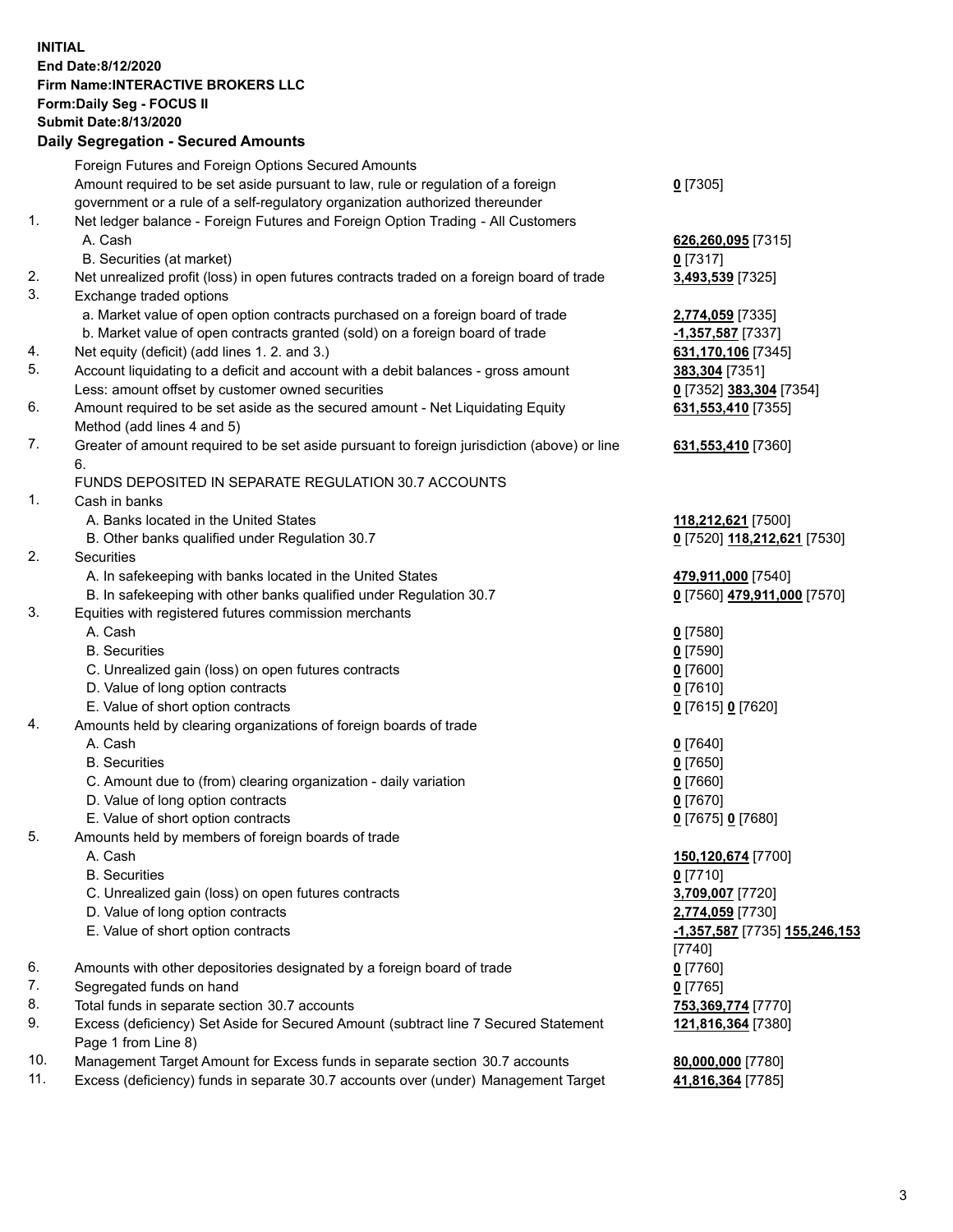**INITIAL End Date:8/12/2020 Firm Name:INTERACTIVE BROKERS LLC Form:Daily Seg - FOCUS II Submit Date:8/13/2020 Daily Segregation - Segregation Statement** SEGREGATION REQUIREMENTS(Section 4d(2) of the CEAct) 1. Net ledger balance A. Cash **5,461,363,953** [7010] B. Securities (at market) **0** [7020] 2. Net unrealized profit (loss) in open futures contracts traded on a contract market **35,493,690** [7030] 3. Exchange traded options A. Add market value of open option contracts purchased on a contract market **302,162,615** [7032] B. Deduct market value of open option contracts granted (sold) on a contract market **-270,998,644** [7033] 4. Net equity (deficit) (add lines 1, 2 and 3) **5,528,021,614** [7040] 5. Accounts liquidating to a deficit and accounts with debit balances - gross amount **6,187,493** [7045] Less: amount offset by customer securities **0** [7047] **6,187,493** [7050] 6. Amount required to be segregated (add lines 4 and 5) **5,534,209,107** [7060] FUNDS IN SEGREGATED ACCOUNTS 7. Deposited in segregated funds bank accounts A. Cash **1,196,948,331** [7070] B. Securities representing investments of customers' funds (at market) **2,436,752,615** [7080] C. Securities held for particular customers or option customers in lieu of cash (at market) **0** [7090] 8. Margins on deposit with derivatives clearing organizations of contract markets A. Cash **6,911,079** [7100] B. Securities representing investments of customers' funds (at market) **2,055,422,142** [7110] C. Securities held for particular customers or option customers in lieu of cash (at market) **0** [7120] 9. Net settlement from (to) derivatives clearing organizations of contract markets **7,553,945** [7130] 10. Exchange traded options A. Value of open long option contracts **302,036,762** [7132] B. Value of open short option contracts **-270,986,874** [7133] 11. Net equities with other FCMs A. Net liquidating equity **0** [7140] B. Securities representing investments of customers' funds (at market) **0** [7160] C. Securities held for particular customers or option customers in lieu of cash (at market) **0** [7170] 12. Segregated funds on hand **0** [7150] 13. Total amount in segregation (add lines 7 through 12) **5,734,638,000** [7180] 14. Excess (deficiency) funds in segregation (subtract line 6 from line 13) **200,428,893** [7190] 15. Management Target Amount for Excess funds in segregation **155,000,000** [7194]

16. Excess (deficiency) funds in segregation over (under) Management Target Amount Excess

**45,428,893** [7198]